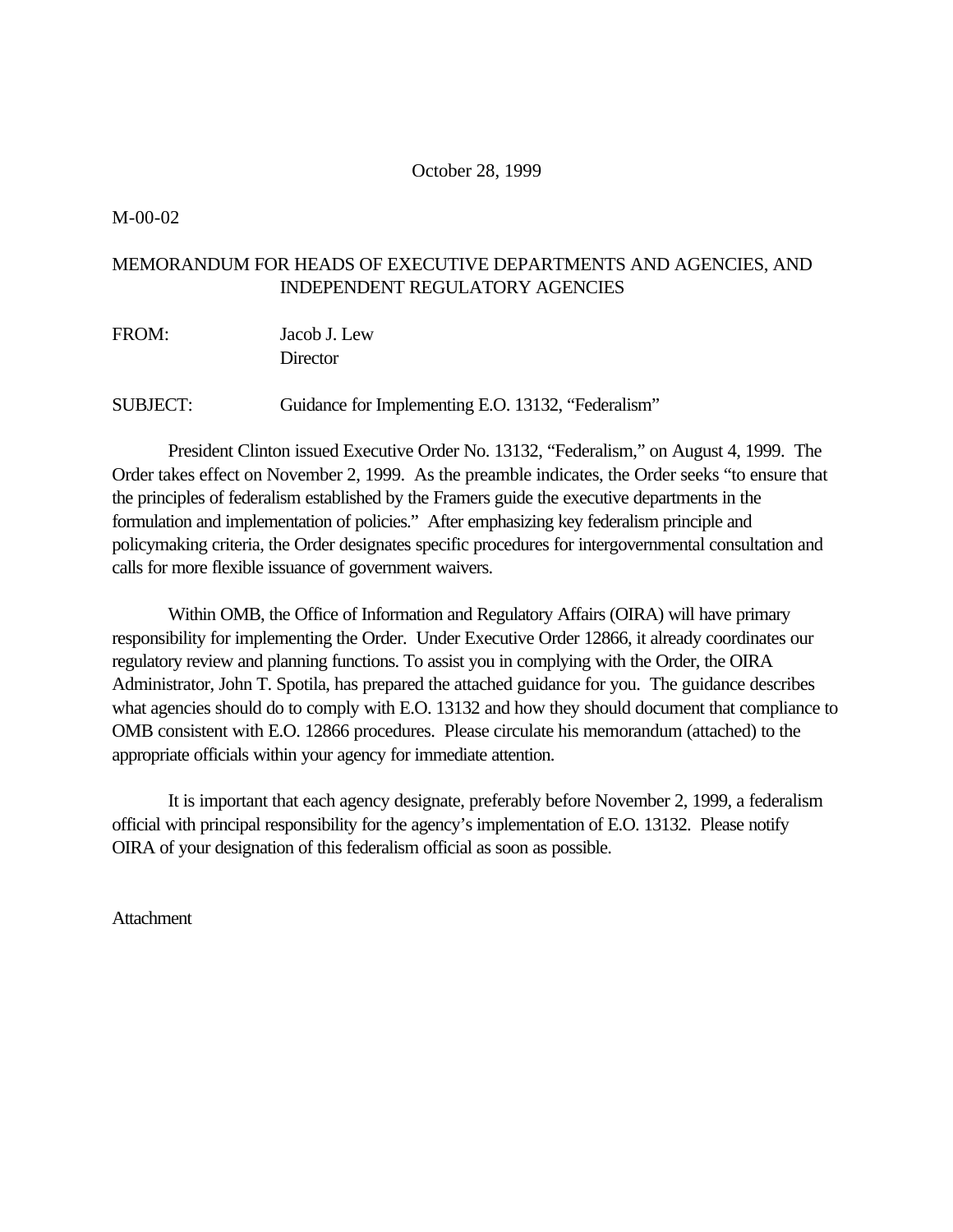### October 28, 1999

# MEMORANDUM FOR HEADS OF EXECUTIVE DEPARTMENTS AND AGENCIES, AND INDEPENDENT REGULATORY AGENCIES

| FROM: | John T. Spotila                           |
|-------|-------------------------------------------|
|       | Administrator, Office of                  |
|       | <b>Information and Regulatory Affairs</b> |

SUBJECT: Guidance for Implementing E.O. 13132

President Clinton issued Executive Order No. 13132, "Federalism," on August 4, 1999 (64 Fed. Reg. 43255 (August 10, 1999), the "Order"). The Order emphasizes consultations with State and local governments and enhanced sensitivity to their concerns. It establishes specific requirements that the Federal government must follow as it develops and carries out policy actions that affect State and local governments. As the President stated, "[t]he Executive order on federalism I signed will strengthen our partnership with State and local governments and ensure that executive branch agencies are able to do their work on behalf of the American people."

The Order sets forth "Fundamental Federalism Principles" (Sec. 2), "Federalism Policymaking Criteria" (Sec. 3), "Special Requirements for Preemption" (Sec. 4), "Special Requirements for Legislative Proposals" (Sec. 5), and specific procedures for intergovernmental consultation and increased flexibility for State and local government waivers (Secs. 6 & 7). Please read the full text (see Appendix A).

This guidance is directed to procedural requirements -- what agencies should do to comply with the Order and how they should document that compliance to OMB.

1. When does the Order take effect?

E.O. 13132 becomes effective on November 2, 1999 (Sec. 10(c)).

2. What agencies does it cover?

E.O. 13132 applies to all Federal agencies, except for the independent regulatory agencies (Sec. 1(c)). It encourages independent regulatory agencies to comply voluntarily with its provisions (Sec. 9). E.O. 13132 adopts the definitions of "agency" and "independent regulatory agency" used by the Paperwork Reduction Act of 1995.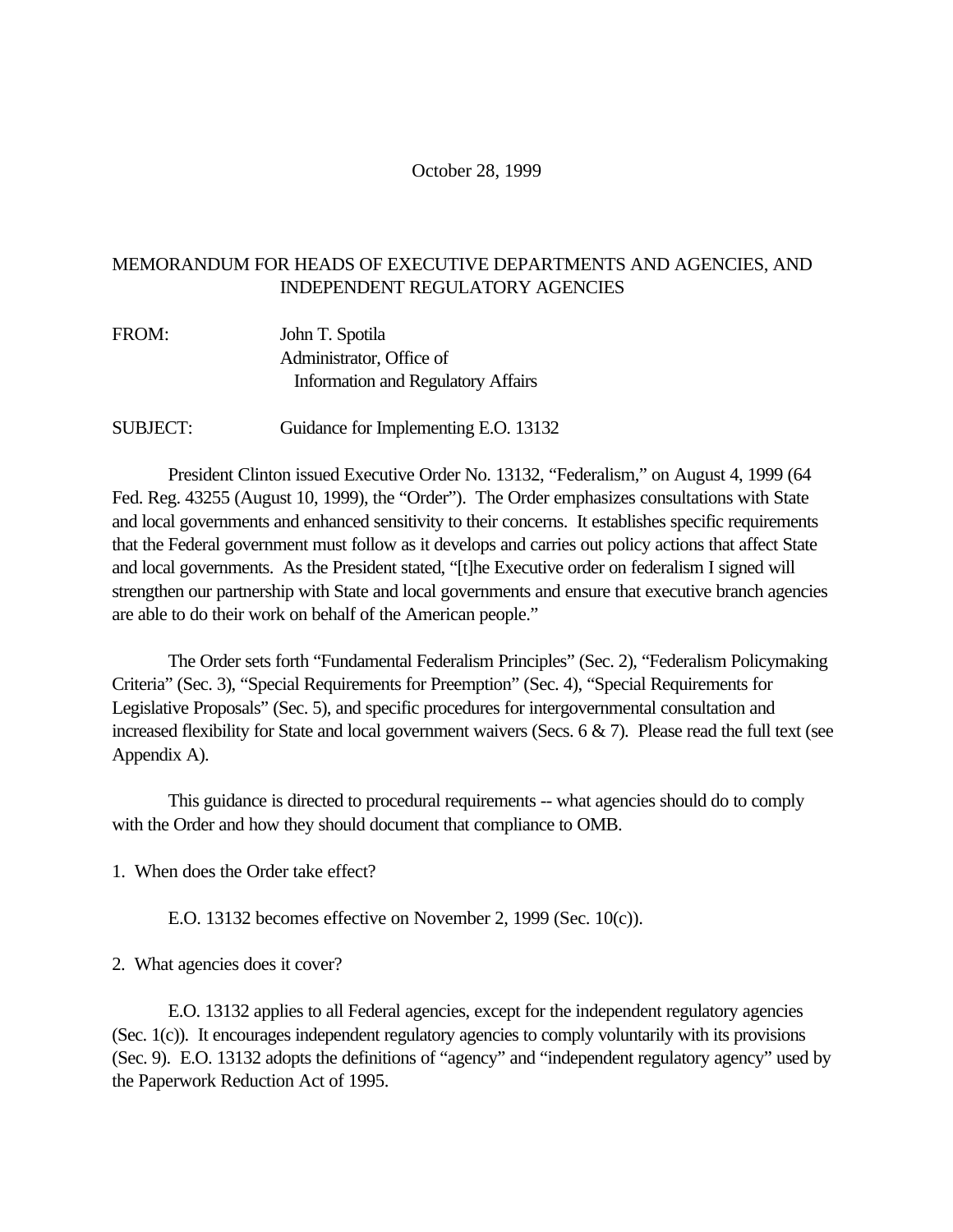3. What is the role of an agency federalism official and which agencies must have them?

The federalism official has principal responsibility for the agency's implementation of the Order (Sec. 6(a)). Each federalism official must:

- ensure that the agency considers federalism principles in its development of regulatory and legislative policies with federalism implications;
- ensure that the agency has an accountable process for meaningful and timely intergovernmental consultation in the development of regulatory policies that have federalism implications; and
- provide certifications of compliance to OMB.

Each agency and department must have a federalism official (Sec. 6(a)). The federalism official may designate staff to assist in the performance of these duties.

4. When does an agency need to designate its federalism official?

Each agency should do so as soon as possible, preferably before November 2, 1999, the Order's effective date. No later than January 31, 2000, the head of each agency must designate the agency federalism official, and that official must submit to OMB a description of the agency's consultation process. Each federalism official should promptly notify Stuart Shapiro in the Office of Information and Regulatory Affairs (OIRA) (395-7316 and SShapiro@OMB.EOP.GOV) of this designation.

5. To what activities does the Order apply?

Section 2 sets forth "Fundamental Federalism Principles" to guide agencies in formulating and implementing policies that have federalism implications. Section 3 sets forth "Federalism Policymaking Criteria" to which agencies must adhere "to the extent permitted by law." These federalism principles and criteria apply to "regulations, legislative comments or proposed legislation, and other policy statements or actions" that have "substantial direct effects on the States, on the relationship between the national government and the States, or on the distribution of power and responsibilities among the various levels of government" (Sec. 1(a)). The term "States" includes "units of local government and other political subdivisions established by the states" (Sec. 1(b)).

6. What are the Order's preemption requirements?

Under Section 4, "Special Requirements for Preemption," agencies must act in strict accordance with governing law in taking action that preempts State law. Agencies must: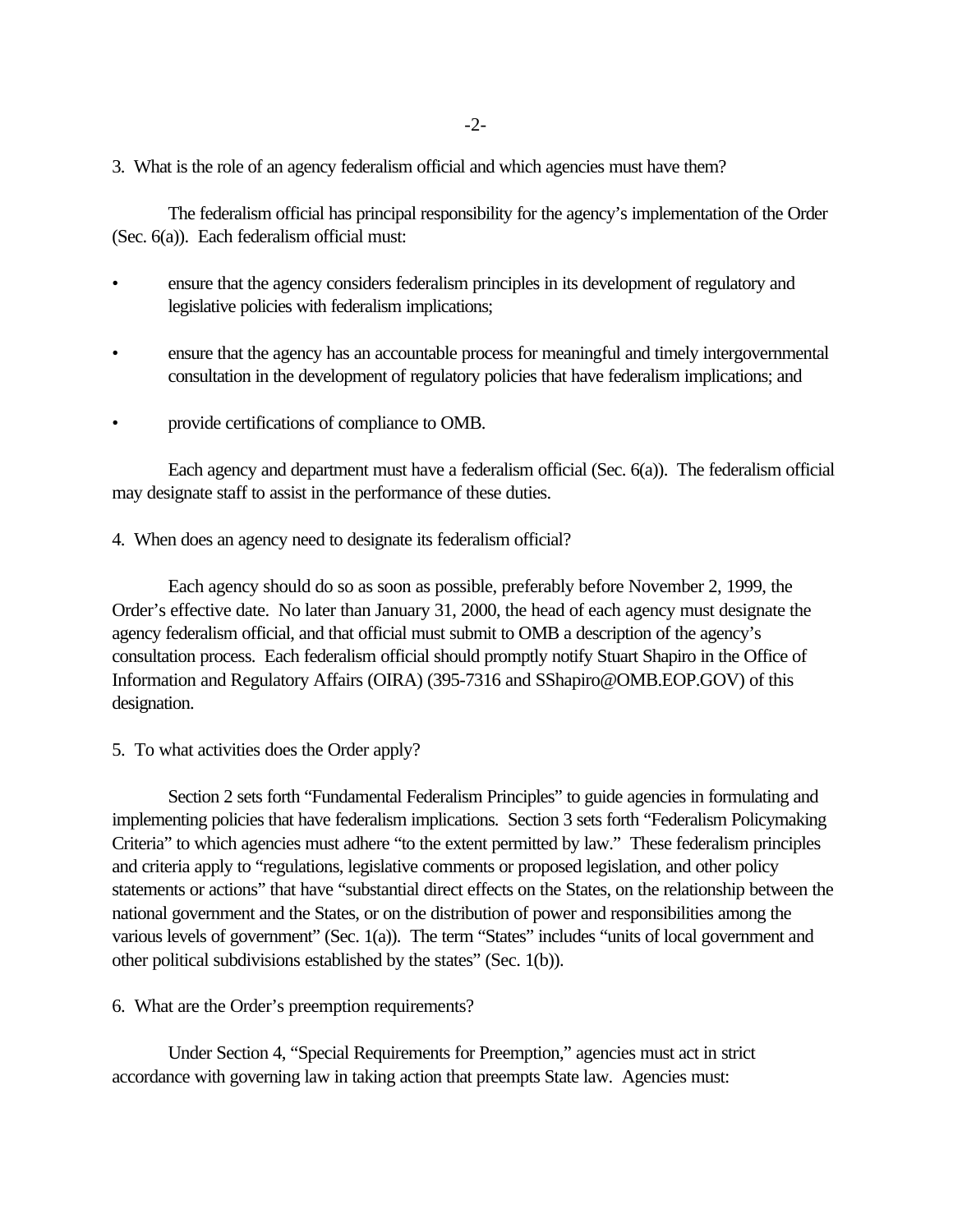- construe Federal statutes to preempt State law only where the exercise of State authority directly conflicts with the exercise of Federal authority under the Federal statutes or there is other clear evidence that Congress intended to preempt State law;
- construe Federal statutes to authorize the issuance of regulations that preempt State law only where the exercise of State authority directly conflicts with the exercise of Federal authority under the Federal statutes or there is other clear evidence to conclude that Congress intended the agency to have the authority to preempt State law through rulemaking;
- restrict regulatory preemption of State law to the minimum level necessary to achieve the objectives of the applicable Federal statute;
- consult, to the extent practicable, with State and local officials if the agency foresees the possibility of a conflict between State law and Federally protected interests; and
- provide all affected State and local officials notice and an opportunity to participate in the proceedings when an agency proposes to preempt State law through agency adjudication (for example, a regulatory permitting process) or a rulemaking,

The Order also establishes a process to ensure that agencies adhere to the "Special Requirements for Preemption" in Section 4. For any draft final regulation with federalism implications that is submitted for OIRA review under E.O. 12866, the federalism official must certify that the requirements of E.O. 13132 concerning both the evaluation of federalism policies and consultation have been met in a meaningful and timely manner (Sec. 8(a)).

OIRA will require such certifications beginning on November 2, 1999, for all draft final rules with federalism implications submitted for OIRA review under E.O. 12866. (See Appendix B for a recommended certification format.) We understand that a final rule to be submitted for review beginning on November 2, 1999, may have been promulgated as a Notice of Proposed Rulemaking (NPRM) prior to August 4, 1999 (the date E.O. 13132 was signed). To the extent, for example, that the intergovernmental consultation process had not occurred as called for by E.O. 13132, the certification should so state. Agencies must publish a copy or summary of the certification in the preamble to the final rule.

7. What does the Order require concerning agency development of proposed legislation?

Under Section 5, "Special Requirements for Legislative Proposals," agencies must not submit to the Congress legislation that would:

directly regulate the States in ways that would interfere with functions essential to the States' separate existence;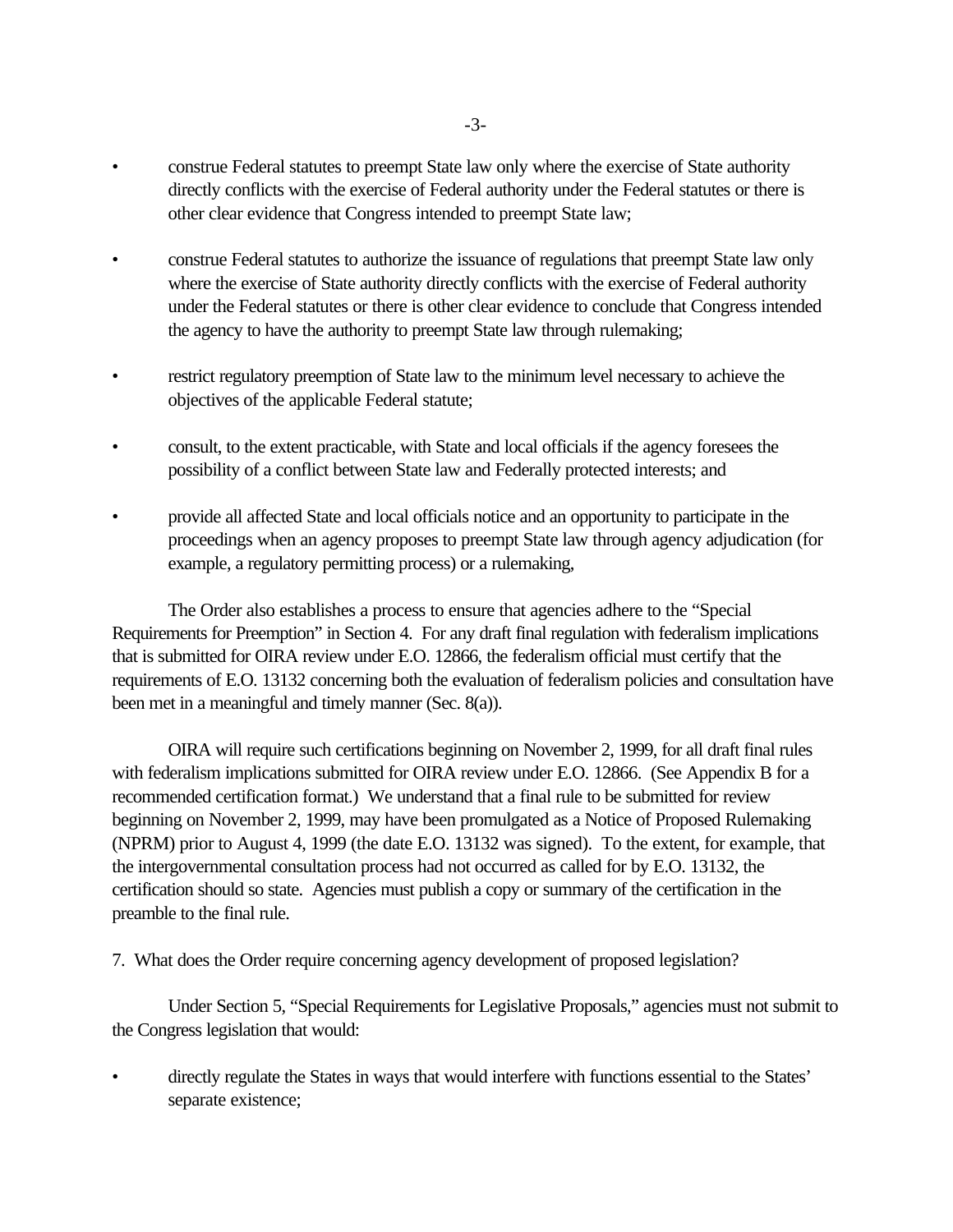- attach to Federal grants conditions that are not reasonably related to the purpose of the grant; or
- otherwise preempt State law, unless such preemption is consistent with the federalism principles and policymaking criteria stated in Sections 2 and 3 of the Order (see Question 6, above).

The Order establishes a process to ensure that agencies consider the "Special Requirements for Legislation" stated in Section 5. In transmitting for OMB clearance proposed legislation with federalism implications, the federalism official must certify that the "Special Requirements for Legislative Proposals" set forth in Section 5 have been met (Sec. 8(b)). OMB's Legislative Reference Division will require such certifications beginning on November 2, 1999, for all proposed legislation with federalism implications that is submitted for OMB review. (See Appendix C for a recommended certification format.)

8. What does the Order require concerning agency development of regulations?

Agencies must have "an accountable process to ensure meaningful and timely input by State and local officials in the development of regulatory policies that have federalism implications" (Sec. 6(a)). The consultation process must involve "State and local officials" (Sec. 6(a)).

- E.O. 13132 defines this phrase to mean "elected officials of State and local governments or their representative national organizations" (Sec. 1(d)). We understand that many agencies consult routinely with their professional counterparts in State and local governments (often civil servants, not elected officials). The agencies must include elected State and local government officials or their representative national organizations in the consultation process. We also encourage agencies to continue to work with their professional counterparts.
- E.O. 13132 supplements, but does not supersede, the requirements contained in E.O. 12372. "Intergovernmental Review of Federal Programs" (Secs. 3(a)  $\&$  10(a)). E.O. 12372 seeks to improve the intergovernmental partnership between the Federal Government and the States. It asks Federal agencies to rely on State and local processes for consultation with elected State and local government officials that would provide the non-Federal funds for, or that would be directly affected by, proposed Federal assistance or direct Federal development. It allows States to design their own review process and calls for Federal agencies to communicate with State officials in the project planning cycle, make efforts to accommodate State concerns, and explain Federal decisions.

Before January 31, 2000, the agency's federalism official must submit to OMB "a description of the agency's consultation process" (Sec. 6(a)). Each federalism official should send these descriptions to Stuart Shapiro in OIRA (395-7316 and SShapiro@OMB.EOP.GOV). Each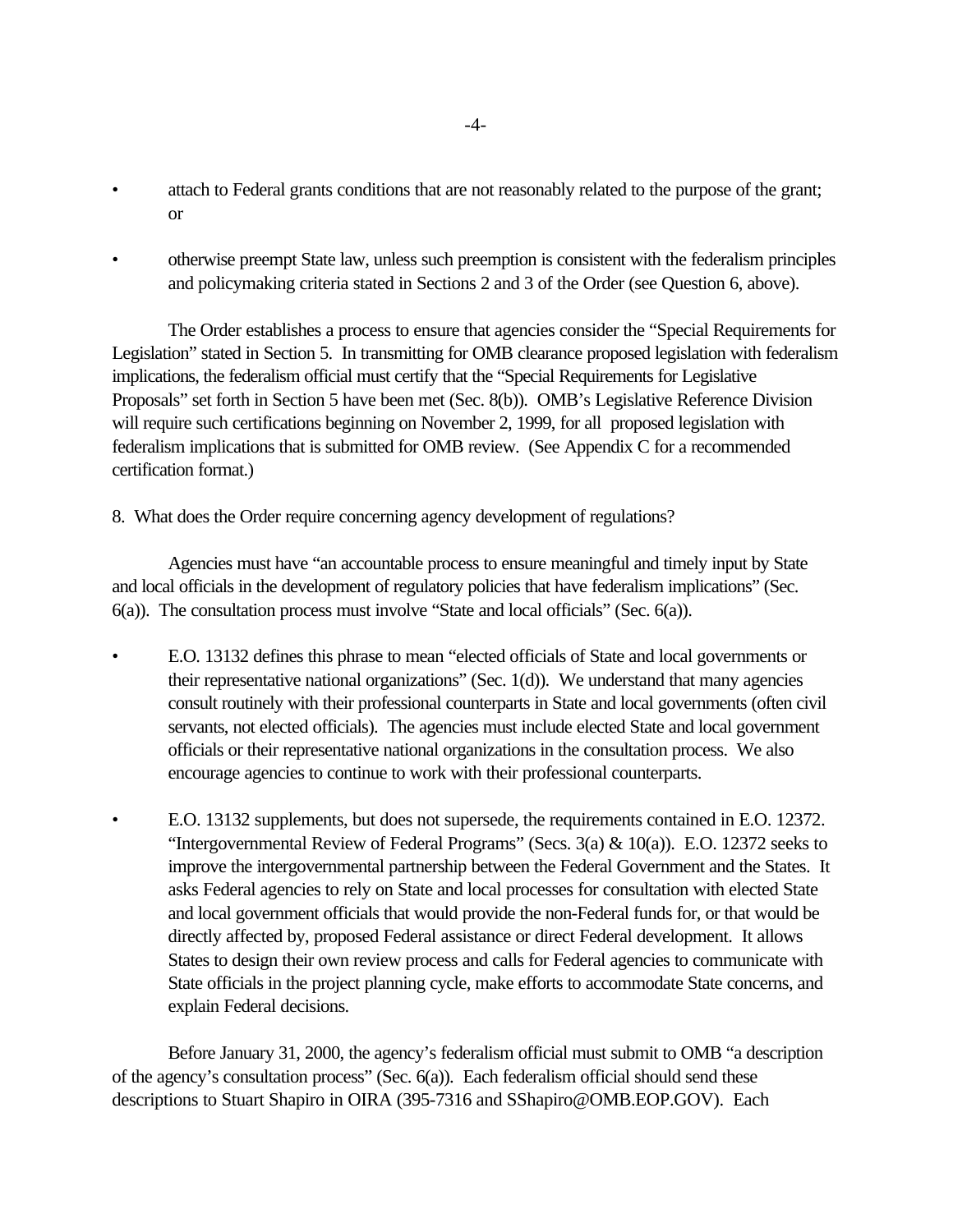description should indicate how the agency identifies those policies with federalism implications and the procedures the agency will use to ensure meaningful and timely consultation with affected State and local officials. This consultation process expands on the consultation procedures in Section 1 of E.O. 12875 (58 Fed. Reg. 58093 (October 28, 1993)). (E.O. 13132 revokes E.O. 12875.)

The Order establishes specific procedures for intergovernmental consultation in two circumstances -- if a rule imposes unfunded mandates or if a rule preempts State law.

- Subsection 6(b) establishes the specific procedures for unfunded mandates. Subsection 6(b) defines a mandate as "any regulation that has federalism implications, that imposes substantial direct compliance costs on State and local governments, and that is not required by statute." Subsection 6(b)(1) permits an agency not to follow the specific procedures if the Federal government funds the direct costs of complying with the mandate.
- Subsection 6(c) establishes the specific procedures for "any regulation that has federalism implications and that preempts State law."

The specific procedures are identical for regulations that impose unfunded mandates or preempt State law. Agencies must adhere to these specific procedures "to the extent practicable and permitted by law" (Secs.  $6(b) \& c$ ).

- Each agency must consult, to the extent practicable and permitted by law, with State and local officials "early in the process of developing the proposed regulation" (Secs. 6(b)(2)(A)  $\&$ (c)(1)). These consultations should seek comment on compliance costs or preemption as appropriate to the nature of the rulemaking under development. The timing, nature, and detail of the consultation involved should also be appropriate to the nature of the regulation involved.
- When an agency submits a draft final regulation to OMB for review under E.O. 12866 prior to promulgation of the final regulation, the agency must include in "a separately identified portion of the preamble to the regulation" a "federalism summary impact statement" (Secs. 6(b)(2)(B)  $\&$  $(c)(2)$ ).
- The "federalism summary impact statement" must include
	- -- "a description of the extent of the agency's prior consultation with State and local officials;
	- -- "a summary of the nature of their concerns and the agency's position supporting the need to issue the regulation; and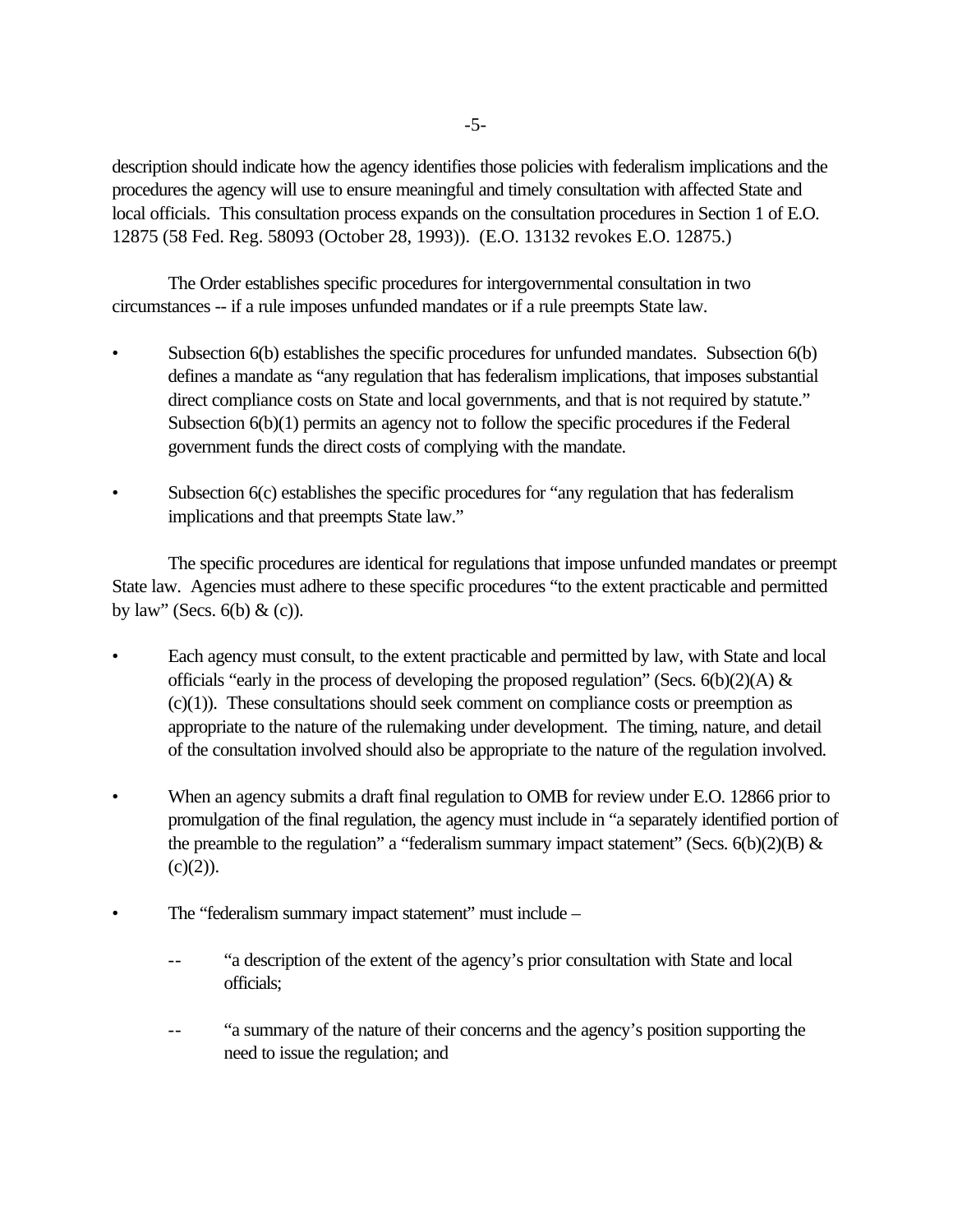- -- "a statement of the extent to which the concerns of State and local officials have been met" (Secs.  $6(b)(2)(B) & 6(c)(2)$ ).
- To the extent that an agency has carried out intergovernmental consultations prior to publication of the Notice of Proposed Rulemaking (NPRM), we strongly recommend that the agency help State and local governments, and the public as a whole, by including a "federalism summary impact statement" in its preamble to the NPRM.
- When submitting a draft final regulation to OMB for review, each agency must provide a copy of any formal policy-related correspondence from State and local officials, and must, on request, make available a copy of any other written communications submitted to the agency by State and local officials (Secs.  $6(b)(2)(C) \& 6(c)(3)$ ).
- 9. Will these consultations be subject to the Federal Advisory Committee Act?

No. The exemption to the Federal Advisory Committee Act provided in Section 204(b) of title II of P.L. 104-4, the "Unfunded Mandates Reform Act of 1995" (UMRA), remains in effect. As OMB stated in its guidelines for implementing Section 204(b):

In accordance with the legislative intent, the exemption should be read broadly to facilitate intergovernmental communications on responsibilities or administration.

This exemption applies to meetings between Federal officials and employees and State, local, or tribal governments, acting through their elected officers, officials, employees, and Washington representatives, at which "views, information, or advice" are exchanged concerning the implementation of intergovernmental responsibilities or administration, including those that arise explicitly or implicitly under statute, regulation, or Executive order. The scope of meetings covered by the exemption should be construed broadly to include any meetings called for any purpose relating to intergovernmental responsibilities or administration. Such meetings include, but are not limited to, meetings called for the purpose of seeking consensus; exchanging views, information, advice, and/or recommendations; or facilitating any other interaction relating to intergovernmental responsibilities or administration. ("Guidelines and Instructions for Implementing Section 204, 'State, Local, and Tribal Government Input," of Title II of Public Law 104-4," OMB Memorandum 95-20 (September 21, 1995), pp. 6-7, 60 Fed. Reg. 50651, 50653 (September 29, 1995); see Delegation of Authority To Issue Guidelines and Instructions to Federal Agencies on Consulting With State, Local, and Tribal Governments, President Clinton's Memorandum to the Director of the Office of Management and Budget (August 25, 1995), 60 Fed. Reg. 45039 (August 29, 1995)).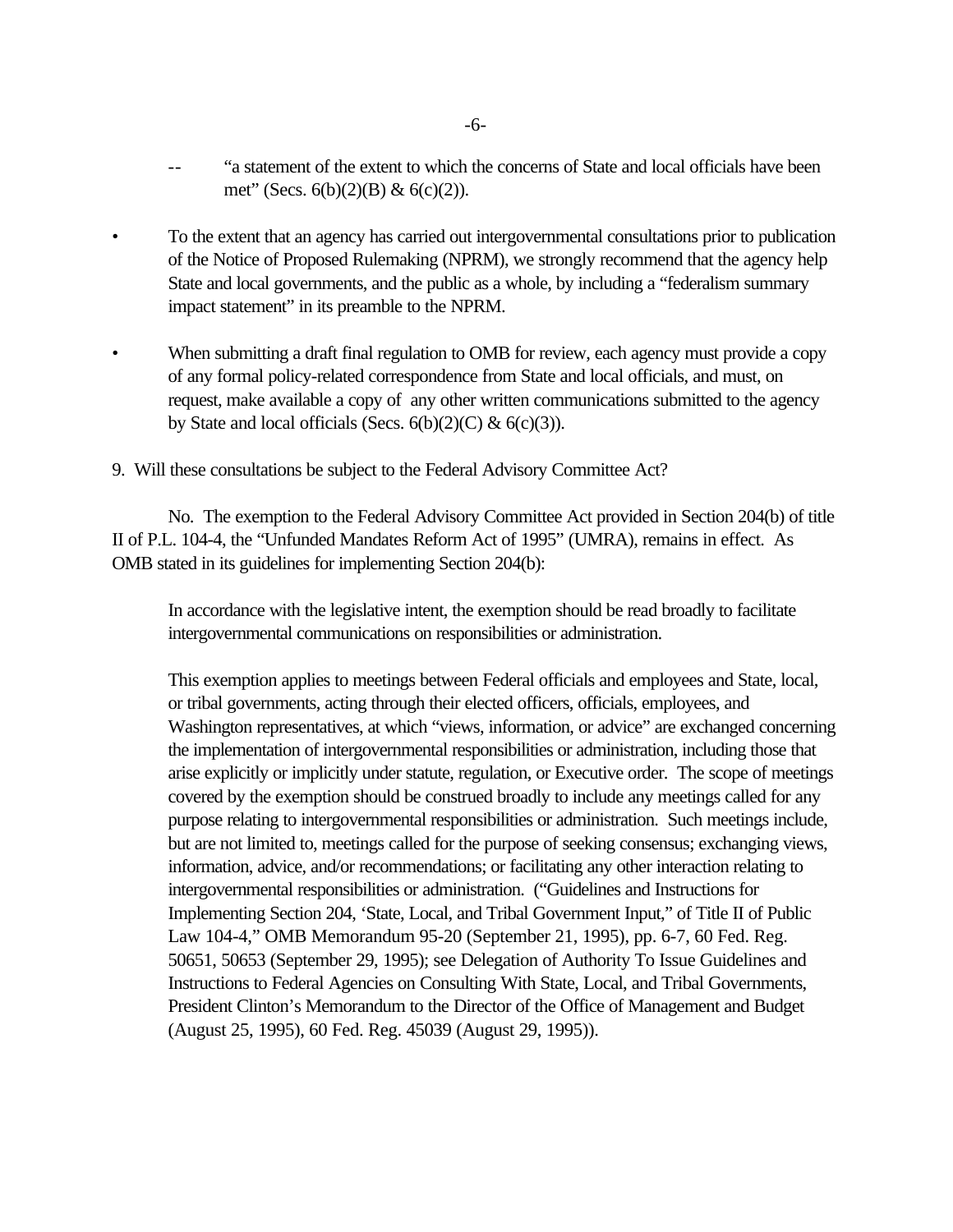10. What does the Order provide concerning flexibility for State and local waivers?

The waiver provisions in Section 7 are substantially identical to those stated in Section 2 of E.O. 12875. The Order directs agencies to "review the processes under which State and local governments apply for waivers of statutory and regulatory requirements and take appropriate steps to streamline those processes" (Sec.  $7(a)$ ). It also sets forth the circumstances under which agencies must consider an application by a State for a waiver of statutory or regulatory requirements. It encourages flexibility in granting waivers, but does not change applicable Federal waiver review criteria, including the principle of budget neutrality. It also sets a target completion date of 120 days after the filing of a complete waiver application for an agency decision. These provisions apply "only to statutory or regulatory requirements that are discretionary and subject to waiver by the agency" (Sec. 7(d)).

11. When will OMB report on agency implementation of this order to State and local officials?

No later than Friday, May 1, 2000, the OMB Director and the Assistant to the President for Intergovernmental Affairs plan to confer with State and local officials to ensure that this Order is being properly and effectively implemented (Sec. 8(c)).

Under UMRA Section 208, OMB must publish an annual report on agency compliance with the requirements of Title II, including agency compliance with Section 204, "State, Local, and Tribal Government Input." Our request next year for a description of your UMRA Section 204 consultations will include a request for a summary of your efforts to comply with this Order as well.

12. With whom should we consult when we have questions concerning E.O. 13132?

If your staff have questions concerning this Order, please contact Stuart Shapiro in OIRA (395-7316 and SShapiro@OMB.EOP.GOV).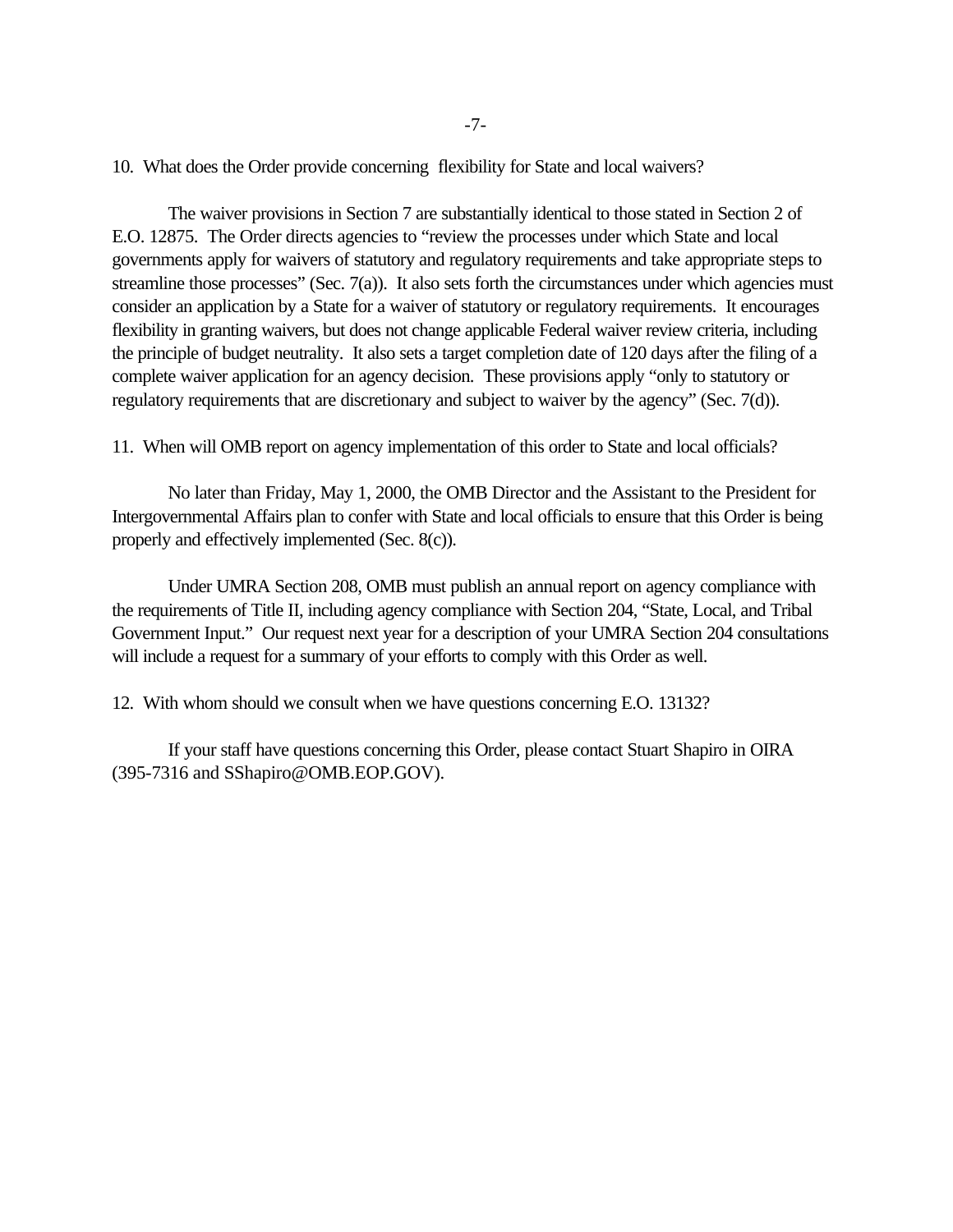APPENDIX A:

## EXECUTIVE ORDER NO. 13132 FEDERALISM

By the authority vested in me as President by the Constitution and the laws of the United States of America, and in order to guarantee the division of governmental responsibilities between the national government and the States that was intended by the Framers of the Constitution, to ensure that the principles of federalism established by the Framers guide the executive departments and agencies in the formulation and implementation of policies, and to further the policies of the Unfunded Mandates Reform Act, it is hereby ordered as follows:

#### **Section 1. Definitions.** For purposes of this order:

(a) "Policies that have federalism implications" refers to regulations, legislative comments or proposed legislation, and other policy statements or actions that have substantial direct effects on the States, on the relationship between the national government and the States, or on the distribution of power and responsibilities among the various levels of government.

(b) "State" or "States" refer to the States of the United States of America, individually or collectively, and, where relevant, to State governments, including units of local government and other political subdivisions established by the States.

(c) "Agency" means any authority of the United States that is an "agency" under 44 U.S.C. 3502(1), other than those considered to be independent regulatory agencies, as defined in 44 U.S.C. 3502(5).

(d) "State and local officials" means elected officials of State and local governments or their representative national organizations.

**Sec. 2. Fundamental Federalism Principles.** In formulating and implementing policies that have federalism implications, agencies shall be guided by the following fundamental federalism principles:

(a) Federalism is rooted in the belief that issues that are not national in scope or significance are most appropriately addressed by the level of government closest to the people.

(b) The people of the States created the national government and delegated to it enumerated governmental powers. All other sovereign powers, save those expressly prohibited the States by the Constitution, are reserved to the States or to the people.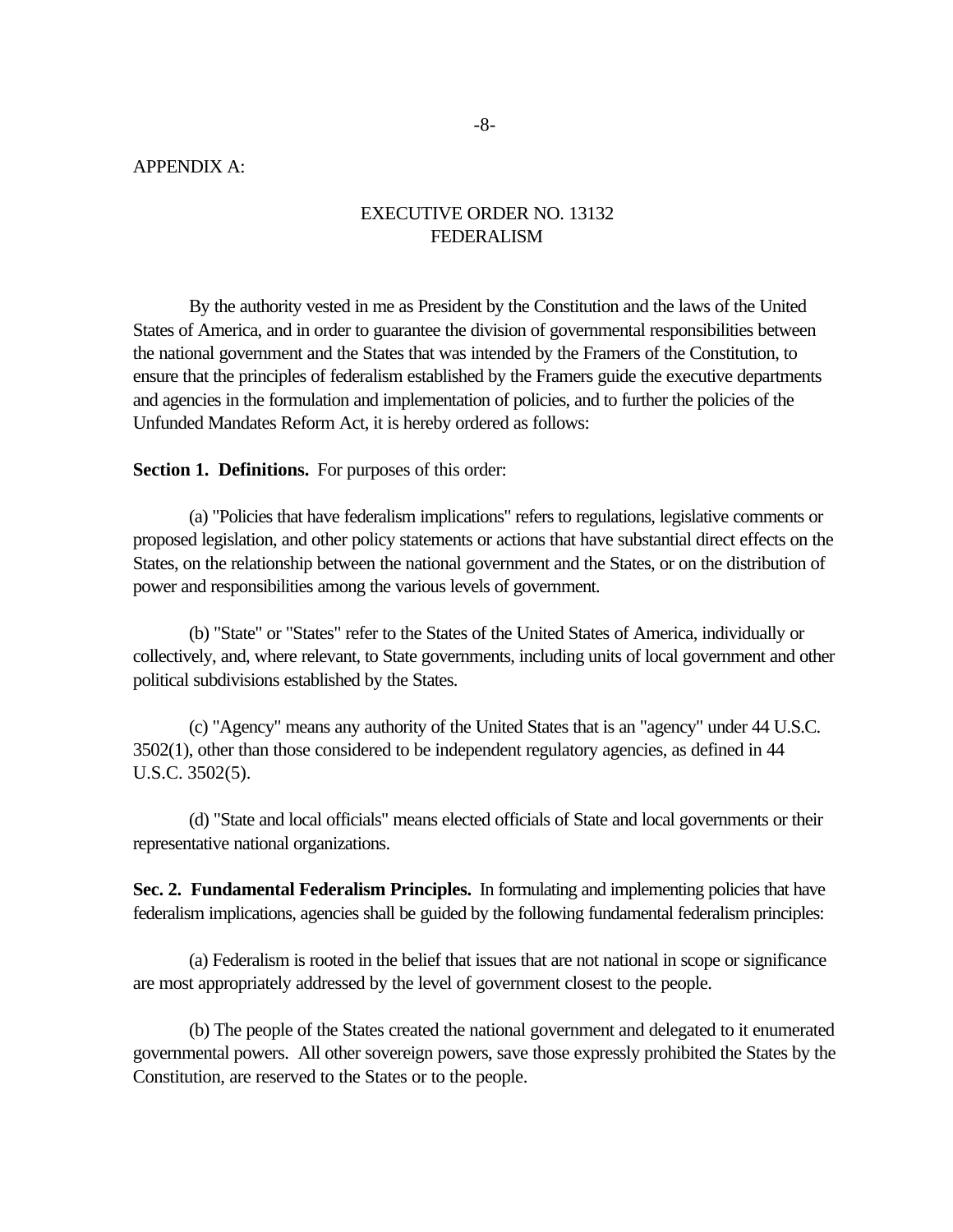(d) The people of the States are free, subject only to restrictions in the Constitution itself or in constitutionally authorized Acts of Congress, to define the moral, political, and legal character of their lives.

(e) The Framers recognized that the States possess unique authorities, qualities, and abilities to meet the needs of the people and should function as laboratories of democracy.

(f) The nature of our constitutional system encourages a healthy diversity in the public policies adopted by the people of the several States according to their own conditions, needs, and desires. In the search for enlightened public policy, individual States and communities are free to experiment with a variety of approaches to public issues. One-size-fits-all approaches to public policy problems can inhibit the creation of effective solutions to those problems.

(g) Acts of the national government -- whether legislative, executive, or judicial in nature that exceed the enumerated powers of that government under the Constitution violate the principle of federalism established by the Framers.

(h) Policies of the national government should recognize the responsibility of -- and should encourage opportunities for -- individuals, families, neighborhoods, local governments, and private associations to achieve their personal, social, and economic objectives through cooperative effort.

(i) The national government should be deferential to the States when taking action that affects the policymaking discretion of the States and should act only with the greatest caution where State or local governments have identified uncertainties regarding the constitutional or statutory authority of the national government.

**Sec. 3. Federalism Policymaking Criteria.** In addition to adhering to the fundamental federalism principles set forth in section 2, agencies shall adhere, to the extent permitted by law, to the following criteria when formulating and implementing policies that have federalism implications:

(a) There shall be strict adherence to constitutional principles. Agencies shall closely examine the constitutional and statutory authority supporting any action that would limit the policymaking discretion of the States and shall carefully assess the necessity for such action. To the extent practicable, State and local officials shall be consulted before any such action is implemented. Executive Order 12372 of July 14, 1982 ("Intergovernmental Review of Federal Programs") remains in effect for the programs and activities to which it is applicable.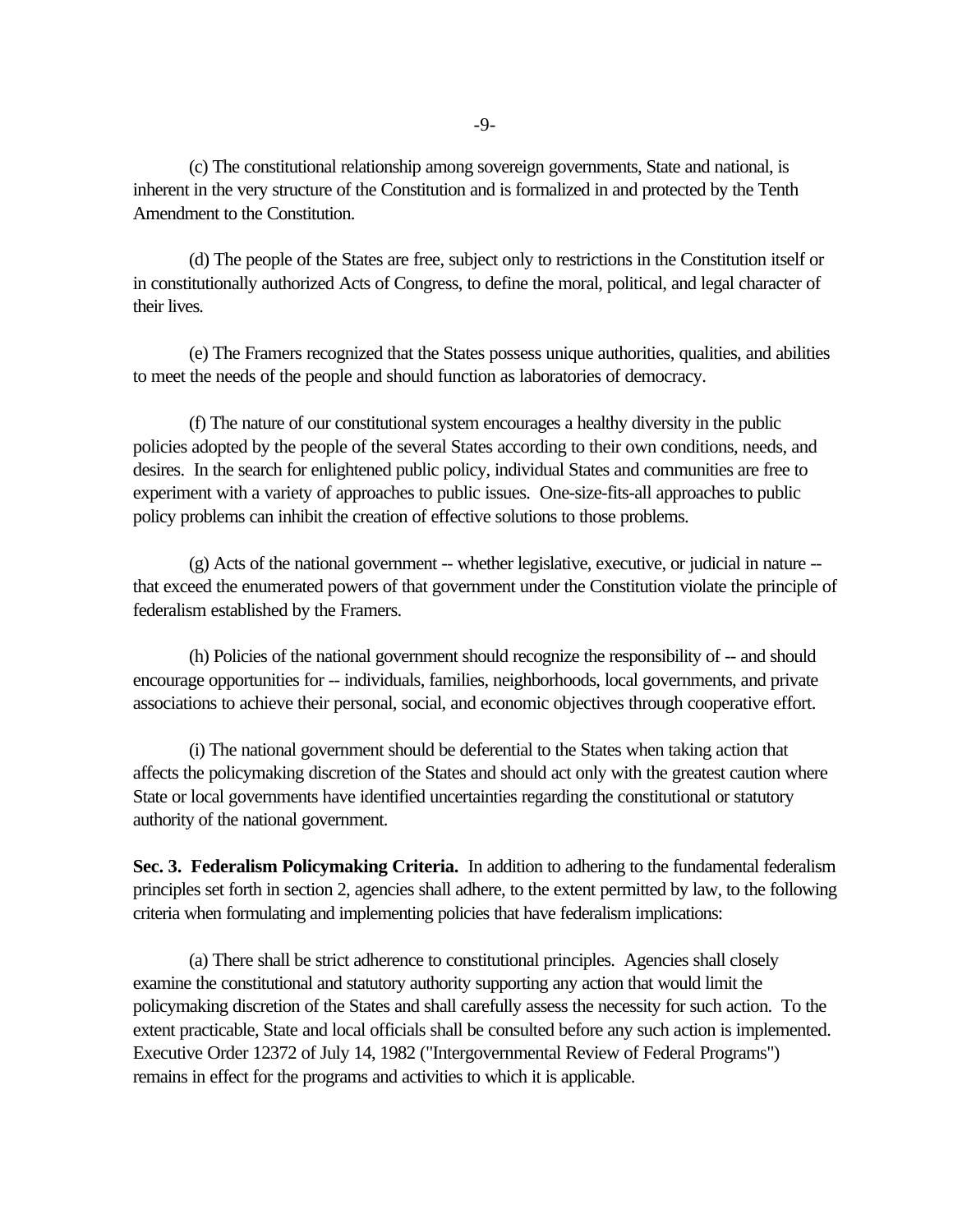(b) National action limiting the policymaking discretion of the States shall be taken only where there is constitutional and statutory authority for the action and the national activity is appropriate in light of the presence of a problem of national significance. Where there are significant uncertainties as to whether national action is authorized or appropriate, agencies shall consult with appropriate State and local officials to determine whether Federal objectives can be attained by other means.

(c) With respect to Federal statutes and regulations administered by the States, the national government shall grant the States the maximum administrative discretion possible. Intrusive Federal oversight of State administration is neither necessary nor desirable.

(d) When undertaking to formulate and implement policies that have federalism implications, agencies shall:

(1) encourage States to develop their own policies to achieve program objectives and to work with appropriate officials in other States;

(2) where possible, defer to the States to establish standards;

(3) in determining whether to establish uniform national standards, consult with appropriate State and local officials as to the need for national standards and any alternatives that would limit the scope of national standards or otherwise preserve State prerogatives and authority; and

(4) where national standards are required by Federal statutes, consult with appropriate State and local officials in developing those standards.

**Sec. 4. Special Requirements for Preemption.** Agencies, in taking action that preempts State law, shall act in strict accordance with governing law.

(a) Agencies shall construe, in regulations and otherwise, a Federal statute to preempt State law only where the statute contains an express preemption provision or there is some other clear evidence that the Congress intended preemption of State law, or where the exercise of State authority conflicts with the exercise of Federal authority under the Federal statute.

(b) Where a Federal statute does not preempt State law (as addressed in subsection (a) of this section), agencies shall construe any authorization in the statute for the issuance of regulations as authorizing preemption of State law by rulemaking only when the exercise of State authority directly conflicts with the exercise of Federal authority under the Federal statute or there is clear evidence to conclude that the Congress intended the agency to have the authority to preempt State law.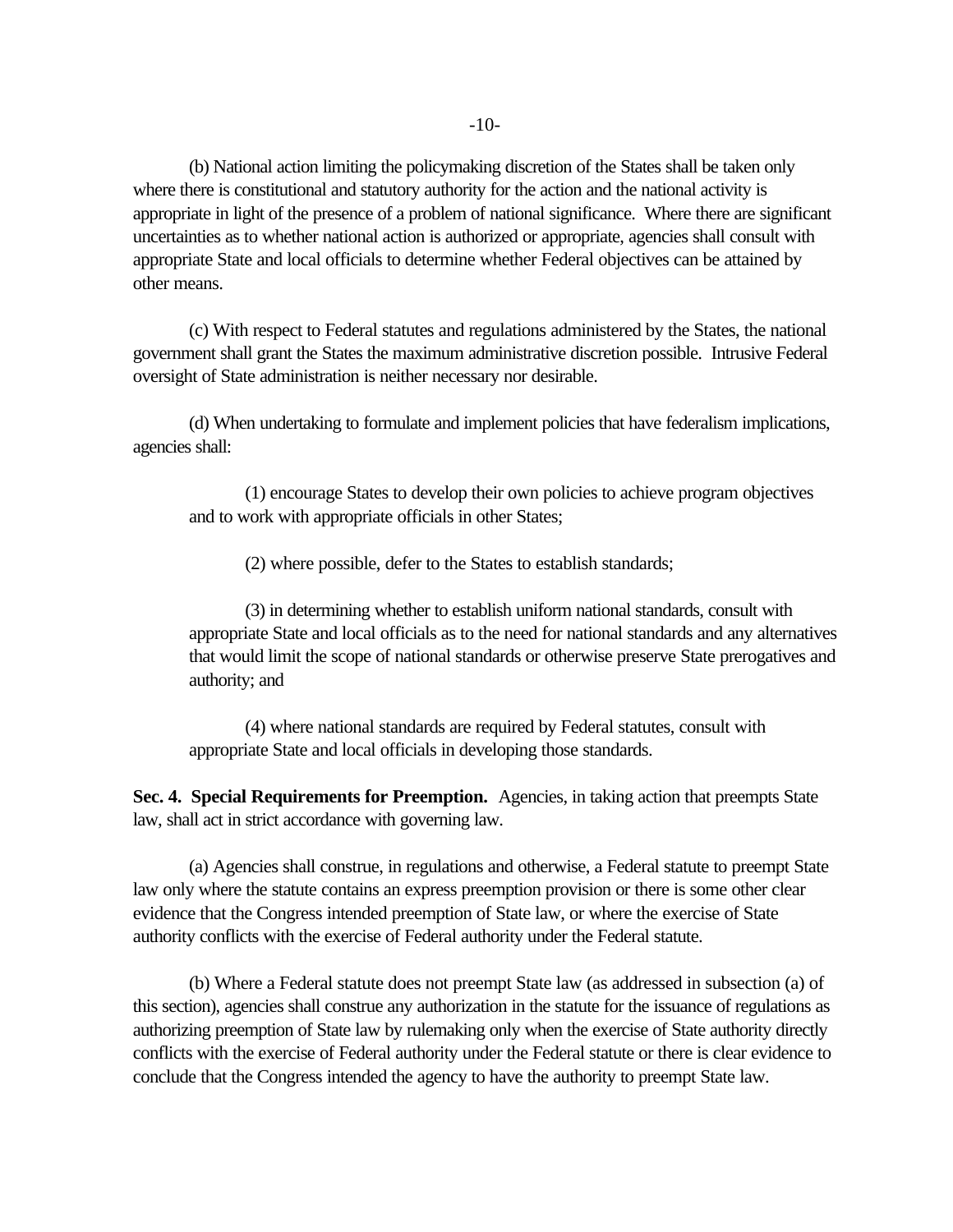(c) Any regulatory preemption of State law shall be restricted to the minimum level necessary to achieve the objectives of the statute pursuant to which the regulations are promulgated.

(d) When an agency foresees the possibility of a conflict between State law and Federally protected interests within its area of regulatory responsibility, the agency shall consult, to the extent practicable, with appropriate State and local officials in an effort to avoid such a conflict.

(e) When an agency proposes to act through adjudication or rulemaking to preempt State law, the agency shall provide all affected State and local officials notice and an opportunity for appropriate participation in the proceedings.

**Sec. 5. Special Requirements for Legislative Proposals.** Agencies shall not submit to the Congress legislation that would:

(a) directly regulate the States in ways that would either interfere with functions essential to the States' separate and independent existence or be inconsistent with the fundamental federalism principles in section 2;

(b) attach to Federal grants conditions that are not reasonably related to the purpose of the grant; or

(c) preempt State law, unless preemption is consistent with the fundamental federalism principles set forth in section 2, and unless a clearly legitimate national purpose, consistent with the federalism policymaking criteria set forth in section 3, cannot otherwise be met.

#### **Sec. 6. Consultation.**

(a) Each agency shall have an accountable process to ensure meaningful and timely input by State and local officials in the development of regulatory policies that have federalism implications. Within 90 days after the effective date of this order, the head of each agency shall designate an official with principal responsibility for the agency's implementation of this order and that designated official shall submit to the Office of Management and Budget a description of the agency's consultation process.

(b) To the extent practicable and permitted by law, no agency shall promulgate any regulation that has federalism implications, that imposes substantial direct compliance costs on State and local governments, and that is not required by statute, unless:

(1) funds necessary to pay the direct costs incurred by the State and local governments in complying with the regulation are provided by the Federal Government; or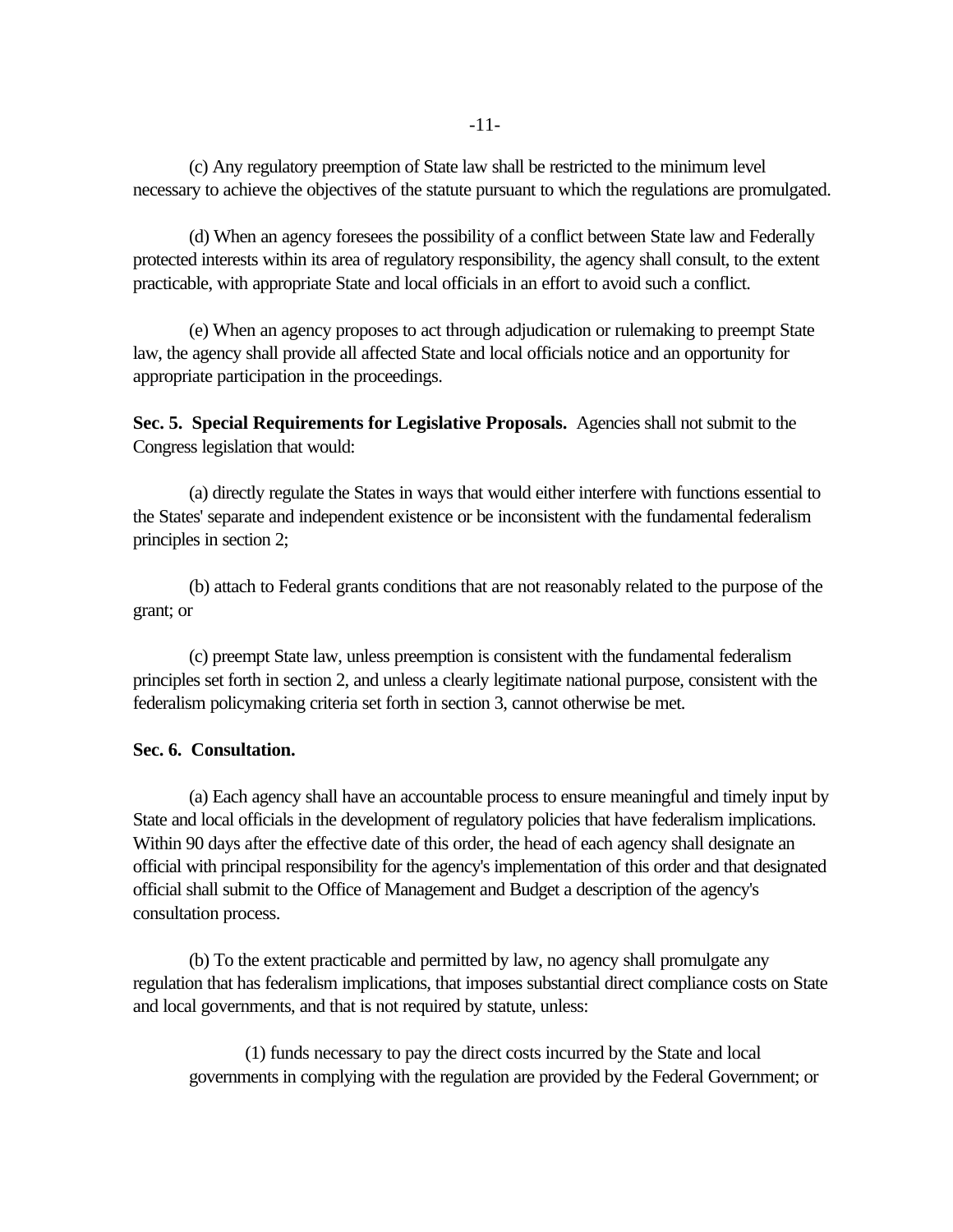(2) the agency, prior to the formal promulgation of the regulation,

(A) consulted with State and local officials early in the process of developing the proposed regulation;

(B) in a separately identified portion of the preamble to the regulation as it is to be issued in the Federal Register, provides to the Director of the Office of Management and Budget a federalism summary impact statement, which consists of a description of the extent of the agency's prior consultation with State and local officials, a summary of the nature of their concerns and the agency's position supporting the need to issue the regulation, and a statement of the extent to which he concerns of State and local officials have been met; and

(C) makes available to the Director of the Office of Management and Budget any written communications submitted to the agency by State and local officials.

(c) To the extent practicable and permitted by law, no agency shall promulgate any regulation that has federalism implications and that preempts State law, unless the agency, prior to the formal promulgation of the regulation,

(1) consulted with State and local officials early in the process of developing the proposed regulation;

(2) in a separately identified portion of the preamble to the regulation as it is to be issued in the Federal Register, provides to the Director of the Office of Management and Budget a federalism summary impact statement, which consists of a description of the extent of the agency's prior consultation with State and local officials, a summary of the nature of their concerns and the agency's position supporting the need to issue the regulation, and a statement of the extent to which the concerns of State and local officials have been met; and

(3) makes available to the Director of the Office of Management and Budget any written communications submitted to the agency by State and local officials.

#### **Sec. 7. Increasing Flexibility for State and Local Waivers** .

(a) Agencies shall review the processes under which State and local governments apply for waivers of statutory and regulatory requirements and take appropriate steps to streamline those processes.

(b) Each agency shall, to the extent practicable and permitted by law, consider any application by a State for a waiver of statutory or regulatory requirements in connection with any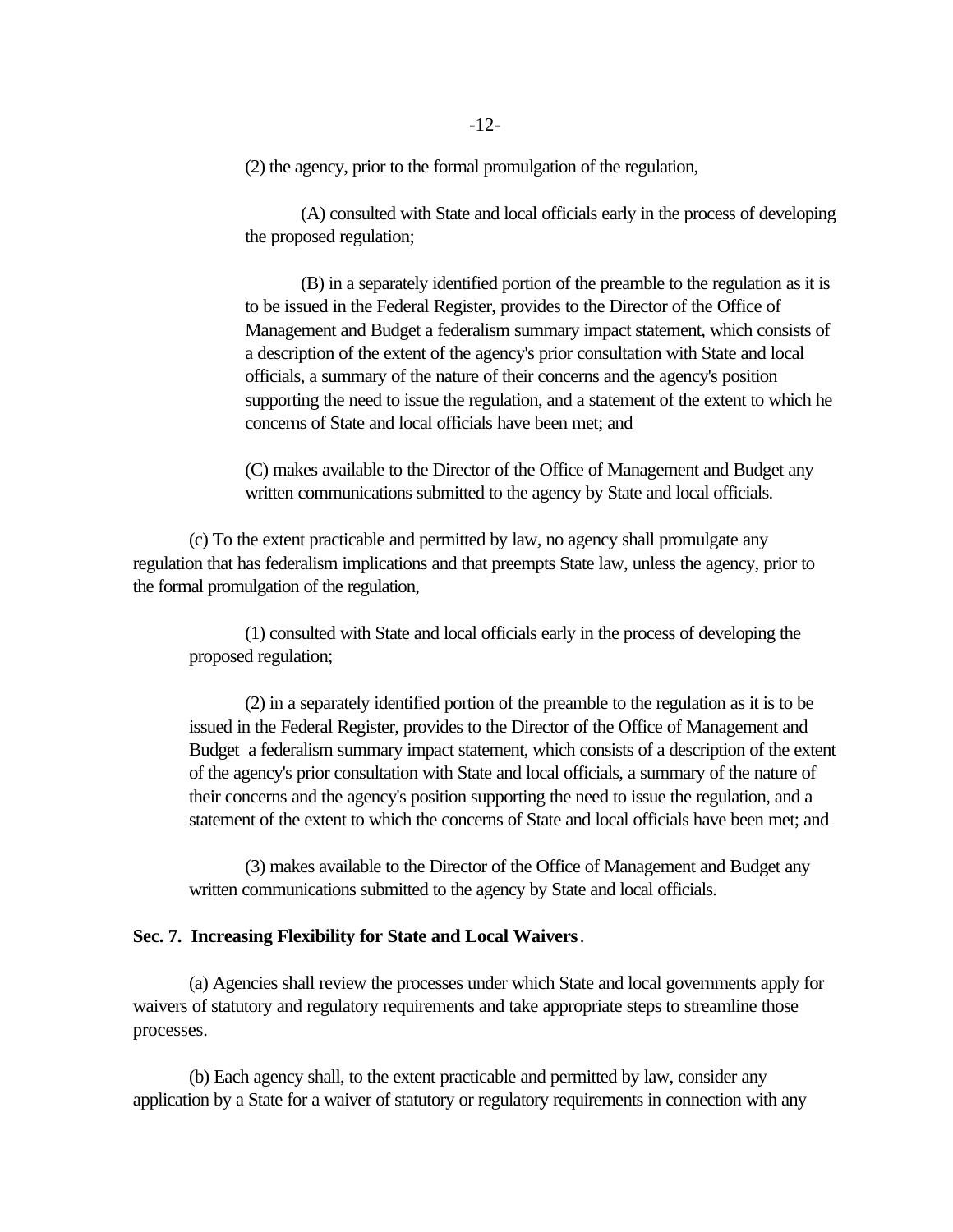program administered by that agency with a general view toward increasing opportunities for utilizing flexible policy approaches at the State or local level in cases in which the proposed waiver is consistent with applicable Federal policy objectives and is otherwise appropriate.

(c) Each agency shall, to the extent practicable and permitted by law, render a decision upon a complete application for a waiver within 120 days of receipt of such application by the agency. If the application for a waiver is not granted, the agency shall provide the applicant with timely written notice of the decision and the reasons therefor.

(d) This section applies only to statutory or regulatory requirements that are discretionary and subject to waiver by the agency.

#### **Sec. 8. Accountability.**

(a) In transmitting any draft final regulation that has federalism implications to the Office of Management and Budget pursuant to Executive Order 12866 of September 30, 1993, each agency shall include a certification from the official designated to ensure compliance with this order stating that the requirements of this order have been met in a meaningful and timely manner.

(b) In transmitting proposed legislation that has federalism implications to the Office of Management and Budget, each agency shall include a certification from the official designated to ensure compliance with this order that all relevant requirements of this order have been met.

(c) Within 180 days after the effective date of this order, the Director of the Office of Management and Budget and the Assistant to the President for Intergovernmental Affairs shall confer with State and local officials to ensure that this order is being properly and effectively implemented.

Sec. 9. Independent Agencies. Independent regulatory agencies are encouraged to comply with the provisions of this order.

### **Sec. 10. General Provisions.**

(a) This order shall supplement but not supersede the requirements contained in Executive Order 12372 ("Intergovernmental Review of Federal Programs"), Executive Order 12866 ("Regulatory Planning and Review"), Executive Order 12988 ("Civil Justice Reform"), and OMB Circular A-19.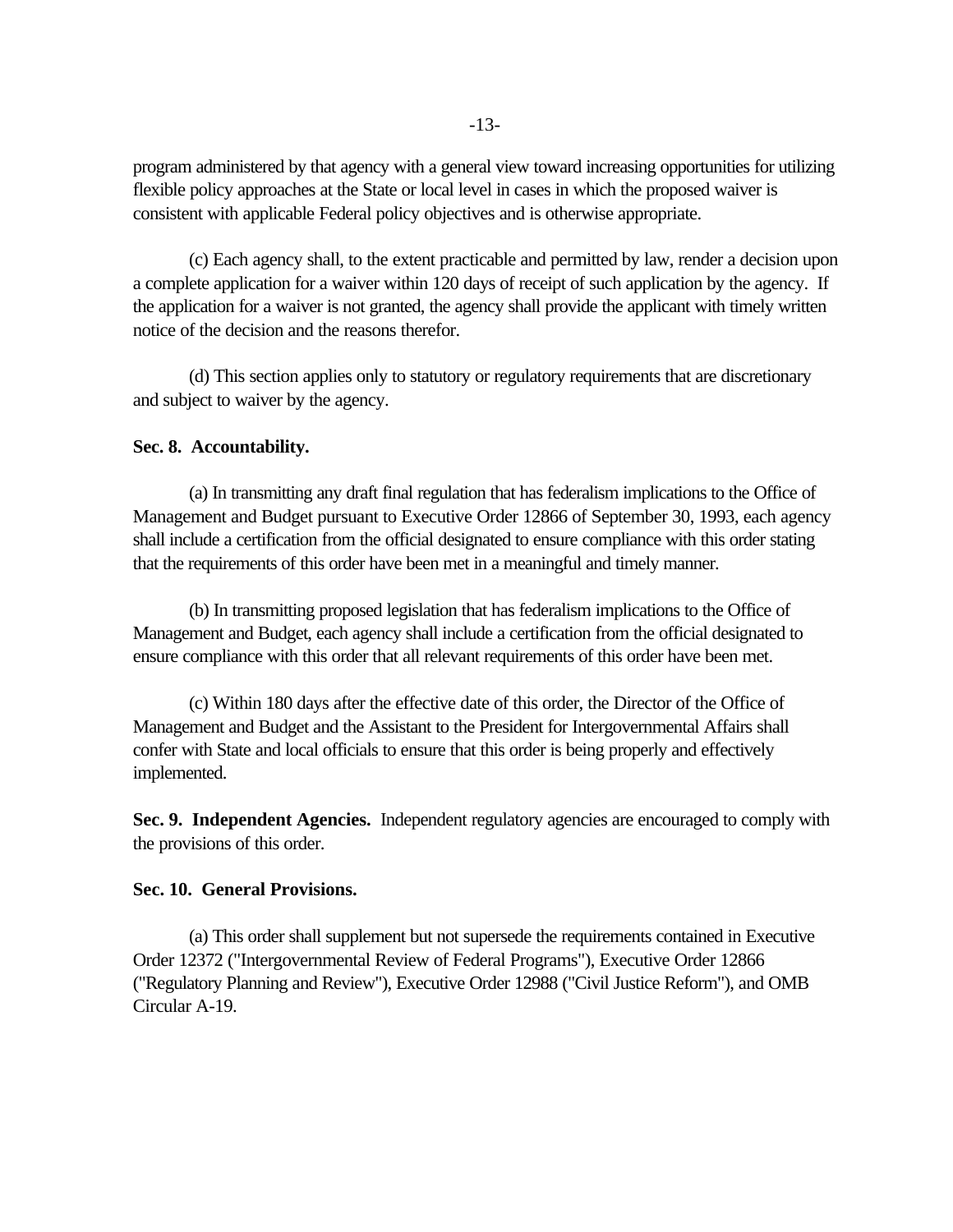(b) Executive Order 12612 ("Federalism"), Executive Order 12875 ("Enhancing the Intergovernmental Partnership"), Executive Order 13083 ("Federalism"), and Executive Order 13095 ("Suspension of Executive Order 13083") are revoked.

(c) This order shall be effective 90 days after the date of this order.

**Sec. 11. Judicial Review**. This order is intended only to improve the internal management of the executive branch, and is not intended to create any right or benefit, substantive or procedural, enforceable at law by a party against the United States, its agencies, its officers, or any person.

## /s/ WILLIAM J. CLINTON

THE WHITE HOUSE August 4, 1999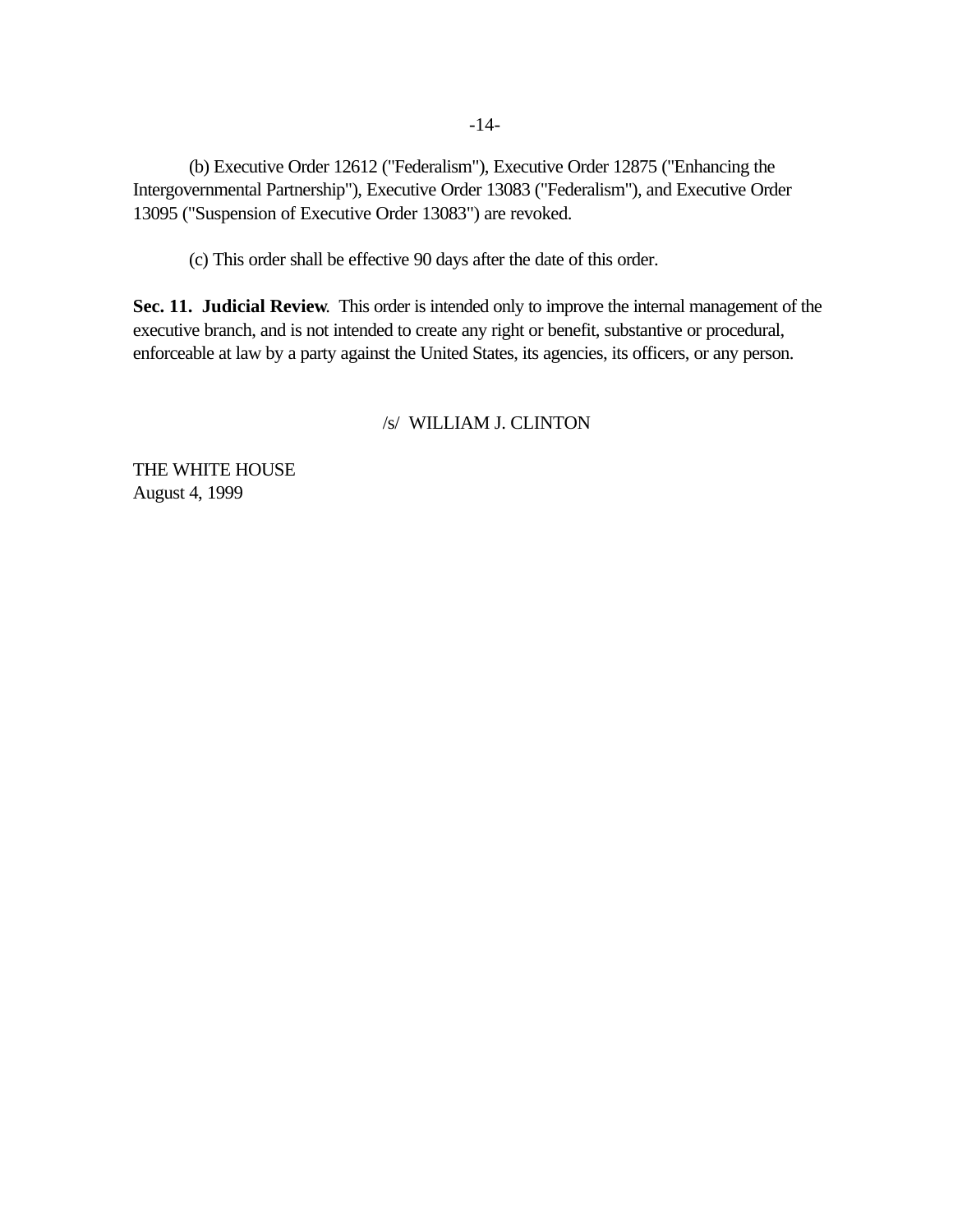APPENDIX B:

# RECOMMENDED FORMAT FOR SECTION 8(a) CERTIFICATION

I certify that <u>[agency]</u> complied with the requirements of E.O. 13132 for the attached draft final regulation, *[title, RIN #]* ...

[date] [cancel] [mame] [title]